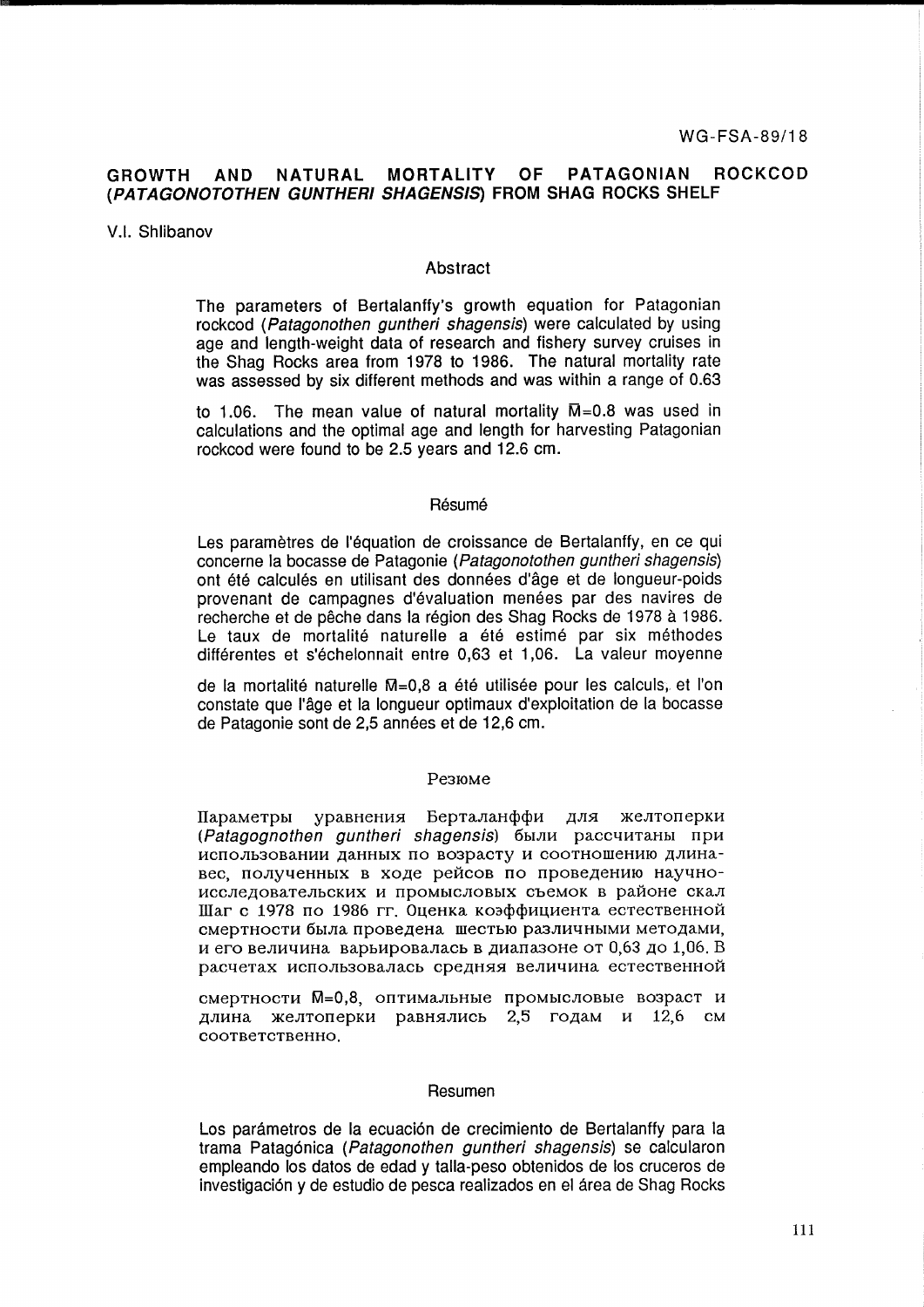desde 1978 a 1986. El fndice de mortalidad natural fue evaluado por seis metodos diferentes y se mantuvo dentro de un rango de 0.63 a

1.06. El valor medio de mortalidad natural M=0.8 se utilizó en las cálculos y la edad y talla óptimos para la pesca de la trama Patagónica se encontró que es de 2.5 años y 12.6 cm.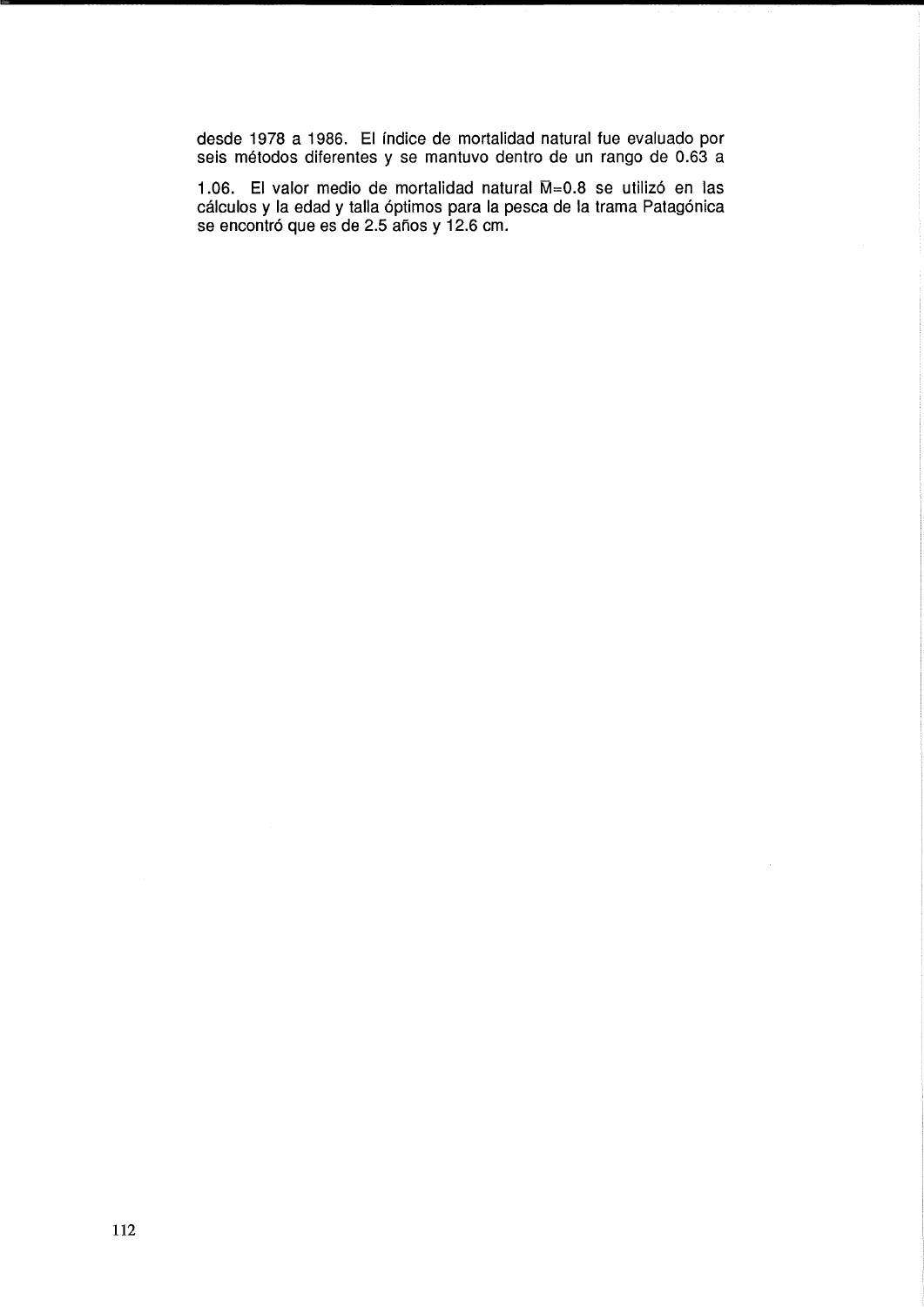# 1. INTRODUCTION

The Patagonian rockcod was first found on the Shag and Black Rocks shelf in 1974 and was classified as a sub-species, Patagonotothen guntheri shagensis (Balushkin and Permitin, 1982). Studies of its biology and population dynamics in these areas were initiated in 1973 when commercial catches were first taken there. Although some information on the biology (Lubimova and Shust, 1982; Shust, 1986), feeding (Naumov et al., 1983) and reproduction (Lisovenko and Pinskaya, 1987) of P.g. shagensis can be found in current publications, this sub-species still remains a poorly studied commercial fish.

# 2 . MATERIALS AND METHODS

The results of age determination and the data on the length-weight composition of P.a. shagensis populations obtained by the Soviet research and exploratory ships over the period from 1978 to 1986 period were used.

The Hohendorf method was used to estimate the Bertalanffy growth equation parameters, and the Kutty and Kasim method was used to determine the optimum length and age of P.g. shagensis for harvesting. The calculation of natural mortality rates was carried out by six different methods described in the Methodology Instructions of VNIRO (1984).

# 3. RESULTS AND DISCUSSION

# 3.1 Biological Characteristics

P.g. shagensis has distributed locally in the Antarctic waters. It inhabits waters south of the Antarctic Convergence and areas of its distribution are limited by the shelf waters of Shag and Black Rocks to the west of South Georgia Island (Balushkin and Permitin, 1982; Naumov et al., 1983).

This small size notothenia is a near bottom - pelagic species and inhabits depths down to 320 m with temperature ranging from 1.5 to  $2.6^{\circ}$ C and the salinity from 33.8 to 34.0‰. P.g. shagensis forms aggregations during the warm season (December to March). The length of fish in catches is from 8 to 24 cm, the prevailing length is **11** to 18 cm and the weight is between 10 and 120 g with the mean weight of about 40 g.

The maximum age of P.g. shagensis is 7 years and fish of 2 to 5 years are most abundant. Sexual maturity is attained by fish at **11** to 13 cm length, 20 to 30 g weight and age of 2 to 3 years. The sex ratio of fish is actually the same in all size classes. Depending on the length, the fecundity of P.g. shagensis ranges from 8 000 to 29 000 eggs (Lisovenko and Pinskaya, 1987).

P.g. shagensis is a planktophagous fish and feeds mainly on Antarctic krill, amphipods  $(mainlv$  *Parathemistro gaudichaudil*) and copepods (Naumov et al., 1983). The feeding intensity is highest during the spring/summer period (October to February). The fish feeds mainly at night. The daily food ration is about 5.3% of the fish weight. Competitors for food are mackerel icefish, marbled rockcod, Notothenia kempi and grey rockcod. Among the predators are Patagonian toothfish and marbled notothenia.

# 4. AGE AND GROWTH

The scales were used for ageing P.g. shagensis. This method is less labour-consuming and yields satisfactory results as compared with other methods based on other age-registering structures (Table 1).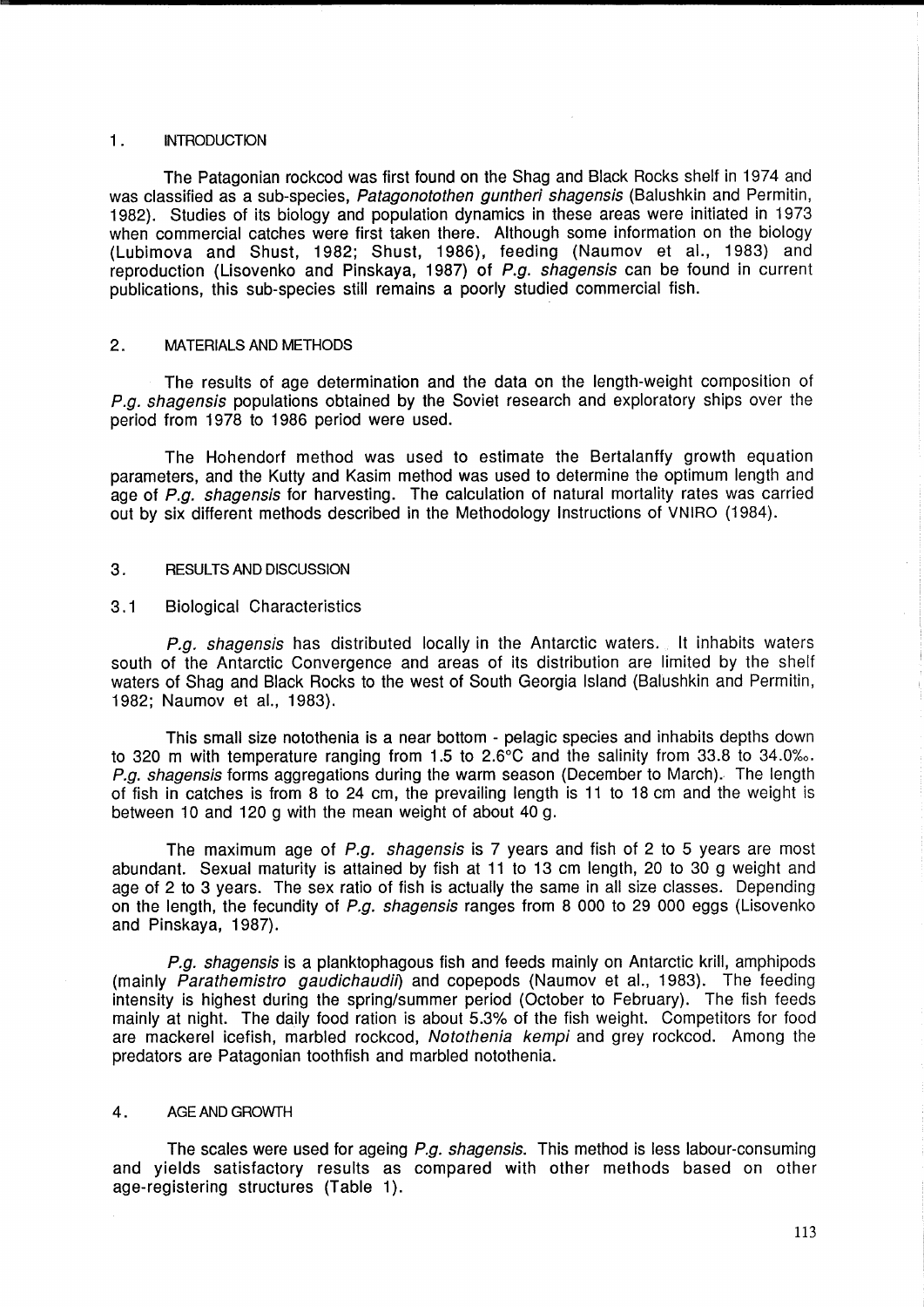From the extensive data, the growth of  $P.g.$  shagensis was found to be isometric (Figure 1). The weight-length ratio is described by the formula  $(4.6\%$  accuracy<sup>\*</sup>):

$$
W = 0.0046
$$
 L<sup>3.27</sup>

The calculations made according to Hohendorf method gave the following parameters of the Bertalanffy equation:

linear growth: weight growth:  $K = 0.3258$ , L = 23.31 cm, t<sub>o</sub> = 0.1149  $K = 0.3646$ , W = 104.26 g, t<sub>o</sub> = 0.3838

The accuracy\* of these values are 0.90% (linear growth) and 7.25% (weight growth).

## 5. NATURAL MORTALITY

The natural mortality rate was estimated using the following methods:

- (i) Baranov method. The data on age and age/length key (Figure 2) for the second half of 1978 (i.e. prior to the beginning of the fishery) were used. The value of M was estimated by comparing natural logarithms of fish in each age-group (Table 2) and by using the graphic method (Figure 3). In both cases the value of M was 0.83.
- (ii) Beverton and Holt method with F=O:

$$
M = Z = \frac{1}{T - t'} = 0.94
$$

where  $T =$  mean age of fish, 3.42 years

t' = age of year class which is fully represented in catches and does not experience the effect of selectivity of fishing gears used, 2.35 years.

The age composition of P.a. shagensis before the beginning of fishing is shown in Figure 2. The mean age of fish was determined from the data on age composition:

$$
T = 2 \times 0.07 + 3 \times 0.57 + 4 \times 0.24 + 5 \times 0.11 + 6 \times 0.0095 = 3.42
$$
 years

The analysis of the age composition curve shows that not all two year old fish were represented in catches, but only those of a particular length. Using the data of trawl surveys carried out by trawls with small mesh size covers, we managed to evaluate experimentally this length:  $l'$  =12.075 cm (n=165). By using this value of I' in the Bertalanffy equation of linear growths, we calculated the age of fish which should be fully represented in catches:

<sup>•</sup> A definition of the term "accuracy" is not provided by the author - Ed.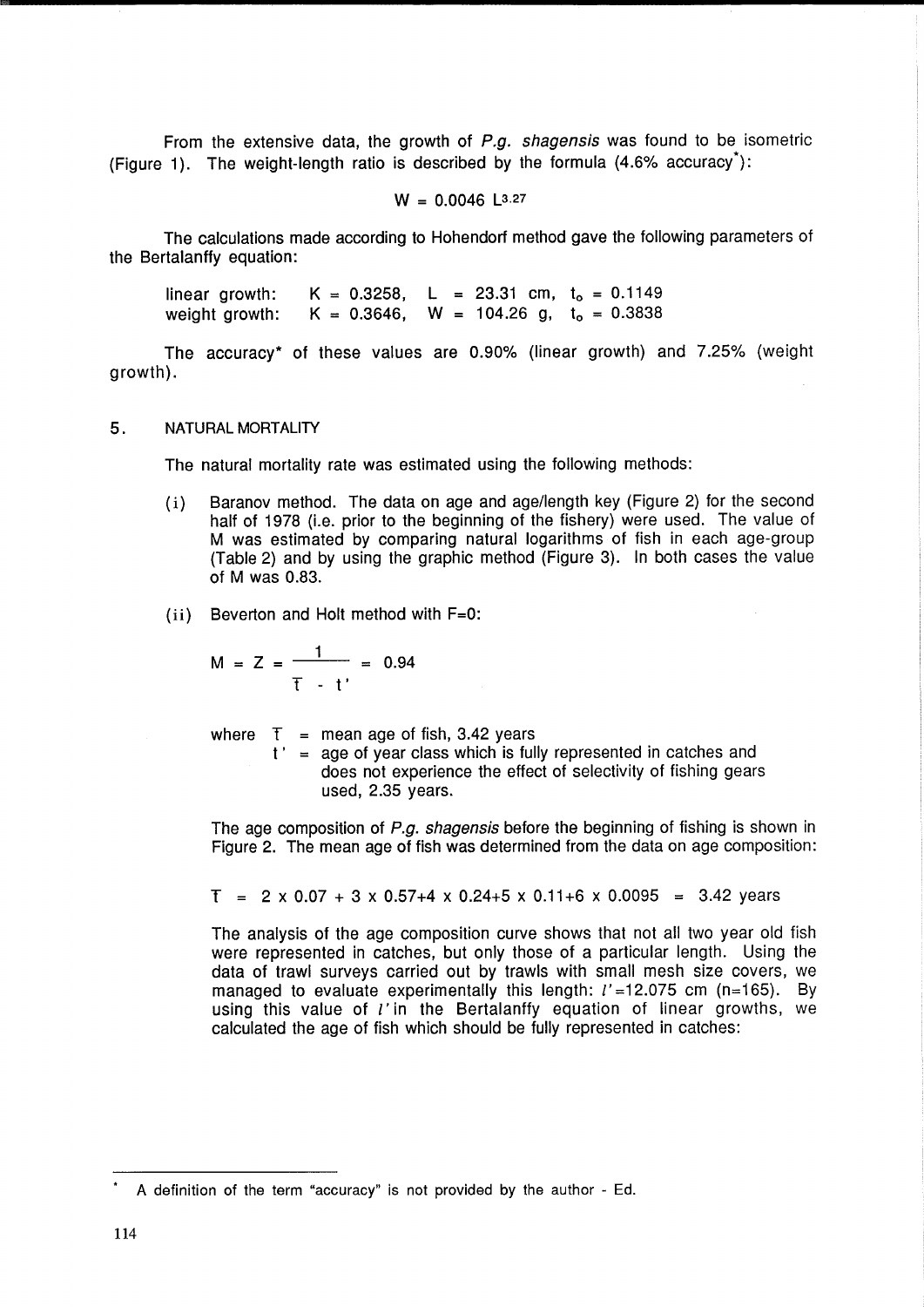$$
t' = t_0 \frac{ln (1 - \frac{l'}{l})}{K} = 0.1149 - \frac{ln(1 - \frac{12.075}{23.31})}{0.3259} = 2.35 \text{ years}
$$

The calculation of the original equation with estimated values of  $T$  and t' gave  $M = 0.94$ .

(iii) Integral method of Beverton and Holt with F=O:

$$
M = Z = \frac{(\mathsf{L} \infty \cdot l') \cdot K}{7 \cdot l'} = 0.84
$$

where  $T =$  mean fish length in catches taken in the second half of 1978,

 $T=15.21(n=1470)$ ,  $l'$  = length of fish of the youngest age-group fully represented in catches,  $l'$ =12.07 cm.

 $(iv)$  Method of Chapman-Robson with  $F=0$ :

$$
M = Z = ln T - ln (1 + T - \frac{1}{n})
$$

where  $\bar{t}$  = assumed mean age of fish in a sample,  $n =$  number of fish in a sample.

The calculations were based on age composition data for the second half of 1978. The calculations were made starting with modal age class of 3 years (Figure 2). For recording the results of age composition the assumed mean age was applied.

The age of the youngest year class which was fully represented in catches, was taken to be zero (Table 3). This routine calculation was used to obtain the sum of years T, (i.e. the number of years lived together by all specimens caught):

 $T = 0 \times 832 + 1 \times 360 + 2 \times 157 + 3 \times 14 = 716$  years

and the assumed mean age:

 $T = \frac{T}{n} = 0.525$ 

By substituting the values of  $\bar{t}$  and t' in the original equation the value of M=1.06 was obtained.

(v) According to the method of Rikhter-Efanov, the following empiric relationship exists between the mean value of M and time of mass maturation (t):

$$
M = \frac{1.521}{t^{0.72}} - 0.155 = 0.63
$$

Lisovenko and Pinskaya (1987) reported that the length of fish at first maturation is 11 to 13 cm (i.e. 2 years old). According to their data, 50% of fish attain sexual maturity at a length of 15.6 to 16.5 cm.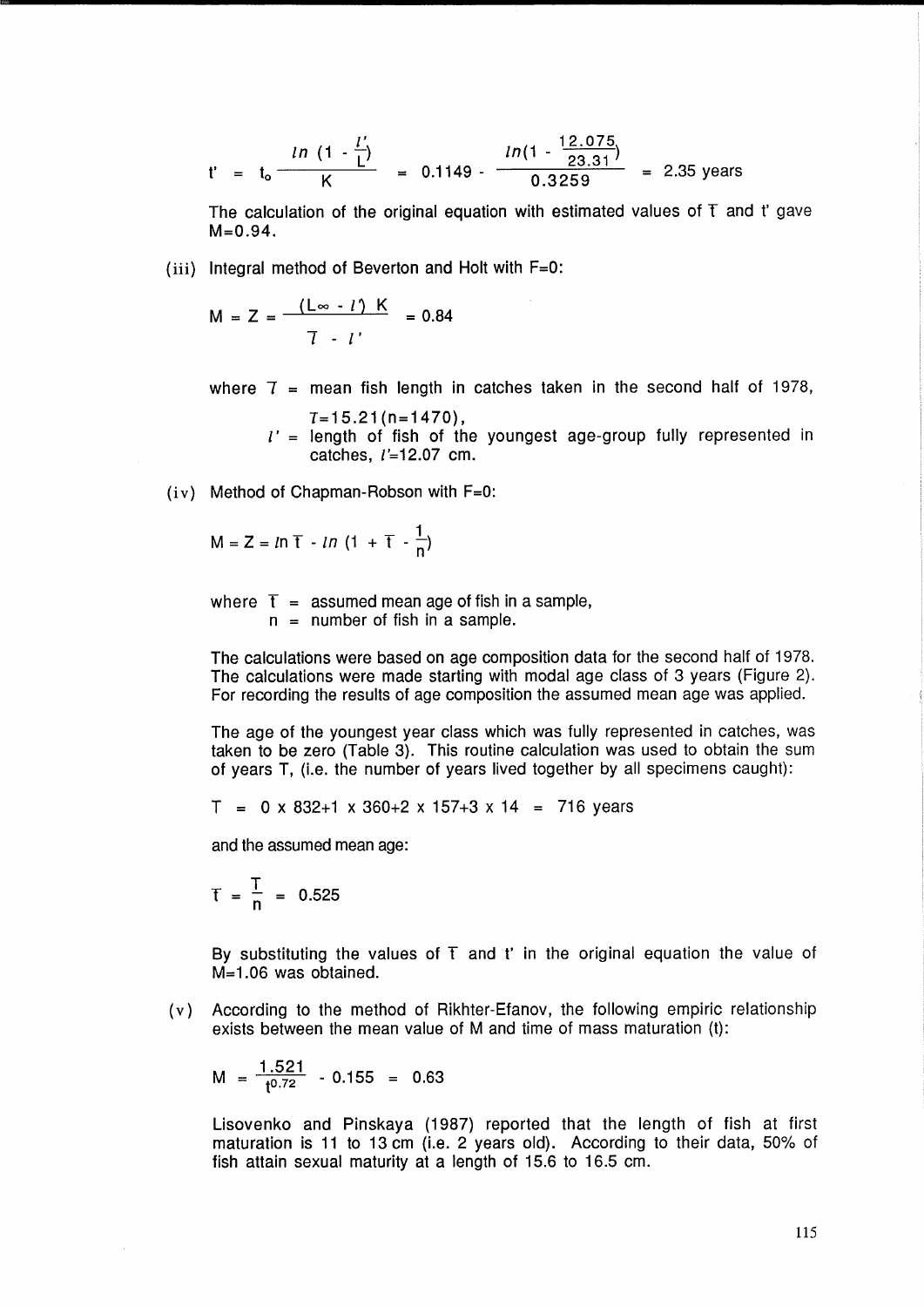Our observations showed that mass maturation of P.g. shagensis takes place during summer/autumn (January to March) when fish is 12 to 14 cm length. This period corresponds with the age of 2.5 years. According to these data the value of M will be 0.63.

( vi) Method of Alverson-Carney:

$$
M = \frac{3K}{e^{tK} - 1}
$$

where  $K =$  growth coefficient from Bertalanffy equation (0.3646),

 $T =$  the age of fish which corresponds with maximum biomass.

In accordance with data from 1978 to 1986, the age of fish which corresponds with maximum biomass ranges from 2 to 4 years depending on the fluctuation of fish abundance. The long-term mean age was estimated at 2.5 years. Hence, with  $T=2.5$  years, the natural mortality rate will be 0.73.

The range of variation of M calculated by different methods is considerable: from 0.63 to 1.06. In the absence of the objective criterion for selecting any of

these values the arithmetical mean of the series of calculated values ( $M= 0.8$ ) was used and some parameters of the optimal stock exploitation were estimated.

The optimal age for harvesting was calculated by the method of Kutty and Kasim:

$$
t_{\rm opt} = \frac{\ln(3K+M) - \ln M}{K} = 2.5 \text{ years}
$$

where  $K =$  growth coefficient from the Bertalanffy equation (0.3259).

The optimal length for harvesting was calculated from the Bertalanffy equation:

 $l_{\text{opt}}$  = L (1 - e-K<sup>(topt - to)</sup>) = 12.6 cm

where  $t_0$  = theoretical time of the beginning of growth (0.1149).

The results presented can be used in stock and TAC assessments for P.g. shagensis as well as for the development of recommendations for rational fishery of this fish.

#### **REFERENCES**

- BABAYAN, V.K., T.I. BULGAKOVA, R.G. BORODIN and Y.N. EFIMOV. 1984. Methodology instructions. Utilization of mathematical methods and models in fish stock assessments. Moscow, VNIRO. pp. 4-42. (In Russian).
- BALUSHKIN, A.A. and Y.A. PERMITIN. 1982. On finding a representative of genus Patagonotothen (Notothenidae) around Shag Rocks in the vicinity of South Georgia, Antarctica. In: Voprosy ikhthiologii, 22 (4): 543-547. (In Russian).
- L1S0VENKO, L.A. and I.A. PINSKAYA. 1987. On reproduction of Patagonian rockcod (Patagonotothen guntheri shagensis) in the Shag Rocks area in the Scotia Sea. Theses of Reports at the Second All-Union Meeting "Fish resources of the Southern Ocean and problems of their rational utilization". Kerch. pp. 138-139. (In Russian).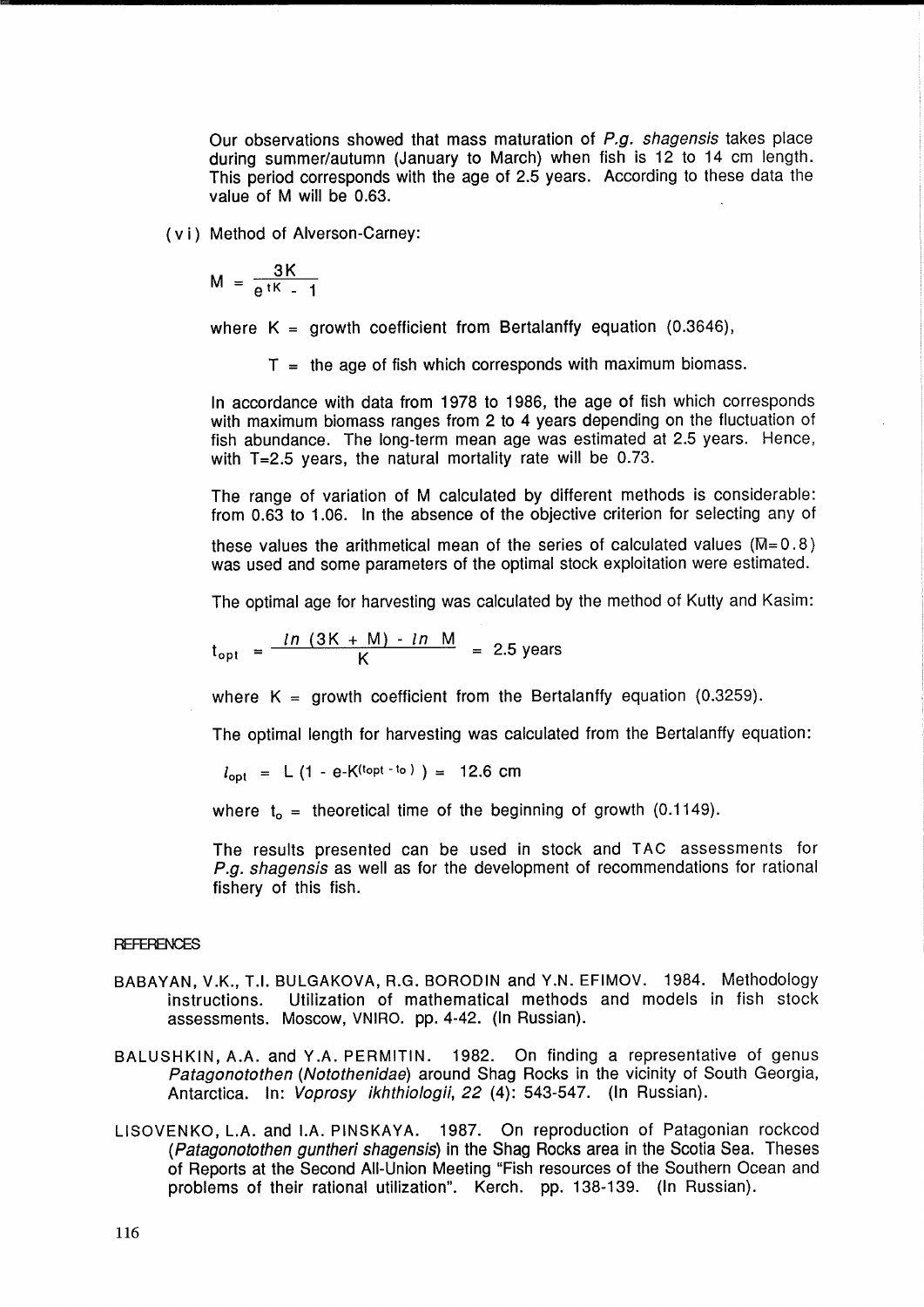- LUBIMOVA, T.G. and K.V. SHUST. 1982. Environmental conditions of the Southern Ocean ichthyofauna in high latitudes and identification of prevalent species. Moscow, VNIRO. pp. 13-23. (In Russian).
- NAUMOV, A.G. M.F. SVETLOV, A.N. KOZLOV and LA. PINSKAYA. 1983. Some features of distribution and feeding of Notothenia guntheri. In: Voprosy ikhtiologii, 23(1): 156-158. (In Russian).
- SHLIBANOV, V.I. 1987. Growth and natural mortality of Patagonotothen guntheri shagensis from Shag Rocks area. Theses of Reports at the Second All-Union Meeting "Fish resources of the Southern Ocean and problems of their rational utilization". Kerch. pp. 135-137. (In Russian).
- SHUST, K.V. 1986. Basic characteristics of fish productivity in the neritic zone of the Atlantic sector of the Antarctic. In: Biological Resources of the Atlantic Ocean. M., Nauka. pp. 276-286 (In Russian).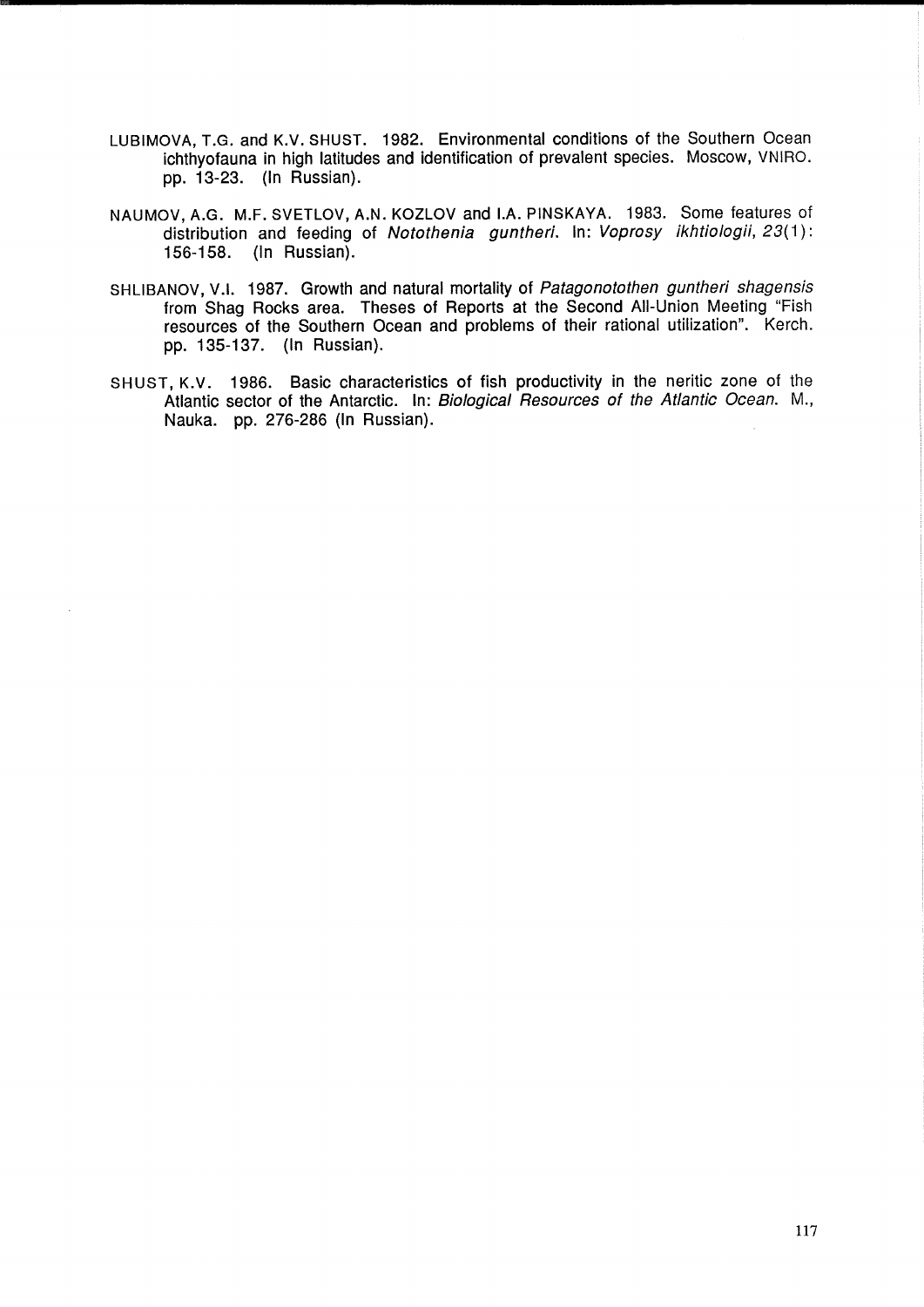Table 1: Mean length of P.g. shagensis by age-groups in 1978.

| <b>Fish Length</b><br>(c <sub>m</sub> ) | Age (Years)  |       |  |                               |  |  |                                          |             |
|-----------------------------------------|--------------|-------|--|-------------------------------|--|--|------------------------------------------|-------------|
| Observed data<br><b>Estimated data</b>  | 6.60<br>5.84 | 10.70 |  | 14.21 16.74 18.57 19.89 20.84 |  |  | 12.03  13.90  16.30  17.98  18.77  21.55 | 1872<br>144 |

Table 2: Abundance of P.g. shagensis by age-groups in catches taken in the second half of 1978.

| Age-Groups                                   | $\overline{2}$ | 3           | 4           | 5           | 6          | n    |
|----------------------------------------------|----------------|-------------|-------------|-------------|------------|------|
| Abundance N <sub>i</sub><br>. t i<br>$n N_i$ | 107<br>4.67    | 832<br>6.72 | 360<br>6.69 | 157<br>5.06 | 14<br>2.64 | 1470 |
|                                              |                |             |             |             |            |      |

Table 3: Age composition of P.g. shagensis in catches taken in the second half of 1978 (n=1 363).

| Age (years) | Conventional Age (years) |                         |  |
|-------------|--------------------------|-------------------------|--|
| 3<br>5<br>6 | 2                        | 832<br>360<br>157<br>14 |  |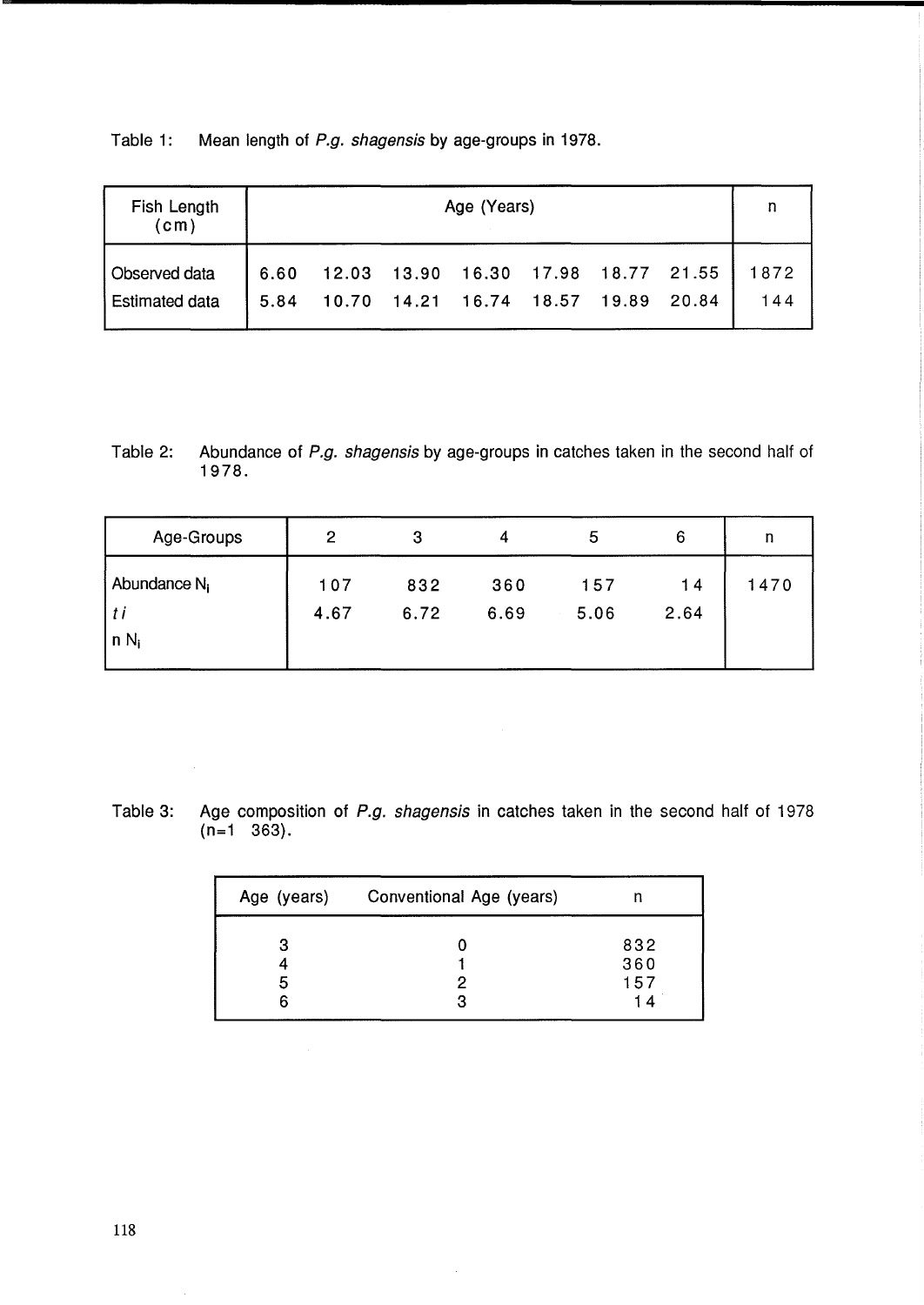



Figure 1: Plot of weight (grams) of P.g. shagensis against length (cm).





Figure 3: Natural mortality rate for P.g. shagensis calculated by the Baranov method.

119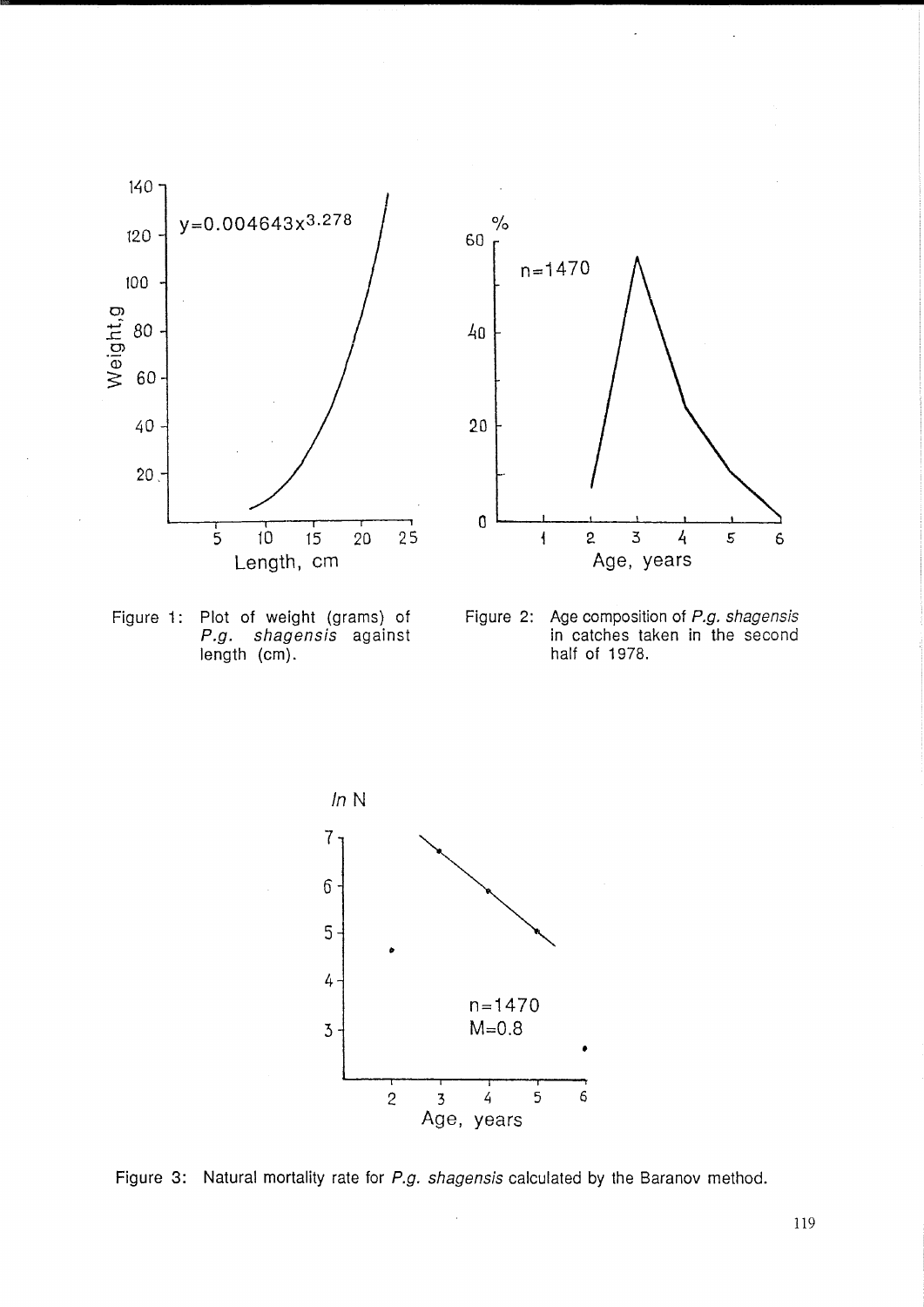# Liste des tableaux

- Tableau 1: Longueur moyenne de P.g. shagensis par classe d'âge en 1978.
- Tableau 2: Abondance de P.g. shagensis par classe d'âge dans des captures effectuées pendant le deuxieme semestre de 1978.
- Tableau 3: Composition en âges de P.g. shagensis dans des captures effectuées pendant le deuxieme semestre de 1978 (n=1 363).

# Liste des figures

- Figure 1: Courbe du poids (grammes) de P.g. shagensis en fonction de la longueur (cm).
- Figure 2: Composition en âges de P.a. shagensis dans des captures effectuées pendant le deuxieme semestre de 1978.
- Figure 3: Taux de mortalité naturelle de P.g. shagensis calculé par la méthode Baranov.

#### Список таблиц

- Таблица 1: Средняя длина *P.g. shagensis* по возрастным группам в 1978г.
- Таблица 2: Численность P.g. shagensis по возрастным группам в уловах, полученных за вторую половину 1978 г.
- Таблица 3: Bospactной состав уловов P.g. shagensis, полученных за вторую nOJIOBHHY 1978 r. (n=1 363).

#### Список рисунков

- P<sub>HC</sub>y<sub>HOK</sub> 1: График зависимости веса (граммы) и длины (см) P.g. shagensis.
- P<sub>HCVHOK</sub> 2: BO3paCTHOЙ СОСТАВ УЛОВОВ P.g. shagensis, полученных за вторую половину 1978 г.
- PHCYHOK 3: Коэффициент естественной смертности  $P.q.$  shagensis, рассчитанный по методу Баранова.

# Lista de las tablas

- Tabla 1: Talla media de P.g. shagensis por grupos de edades en 1978.
- Tabla 2: Abundancia de P.g. shagensis por grupos de edades en las capturas pescadas en el segundo semestre de 1978.
- Tabla 3: Composición por edades de P.g. shagensis en las capturas pescadas en el segundo semestre de 1978 (n=1 363).